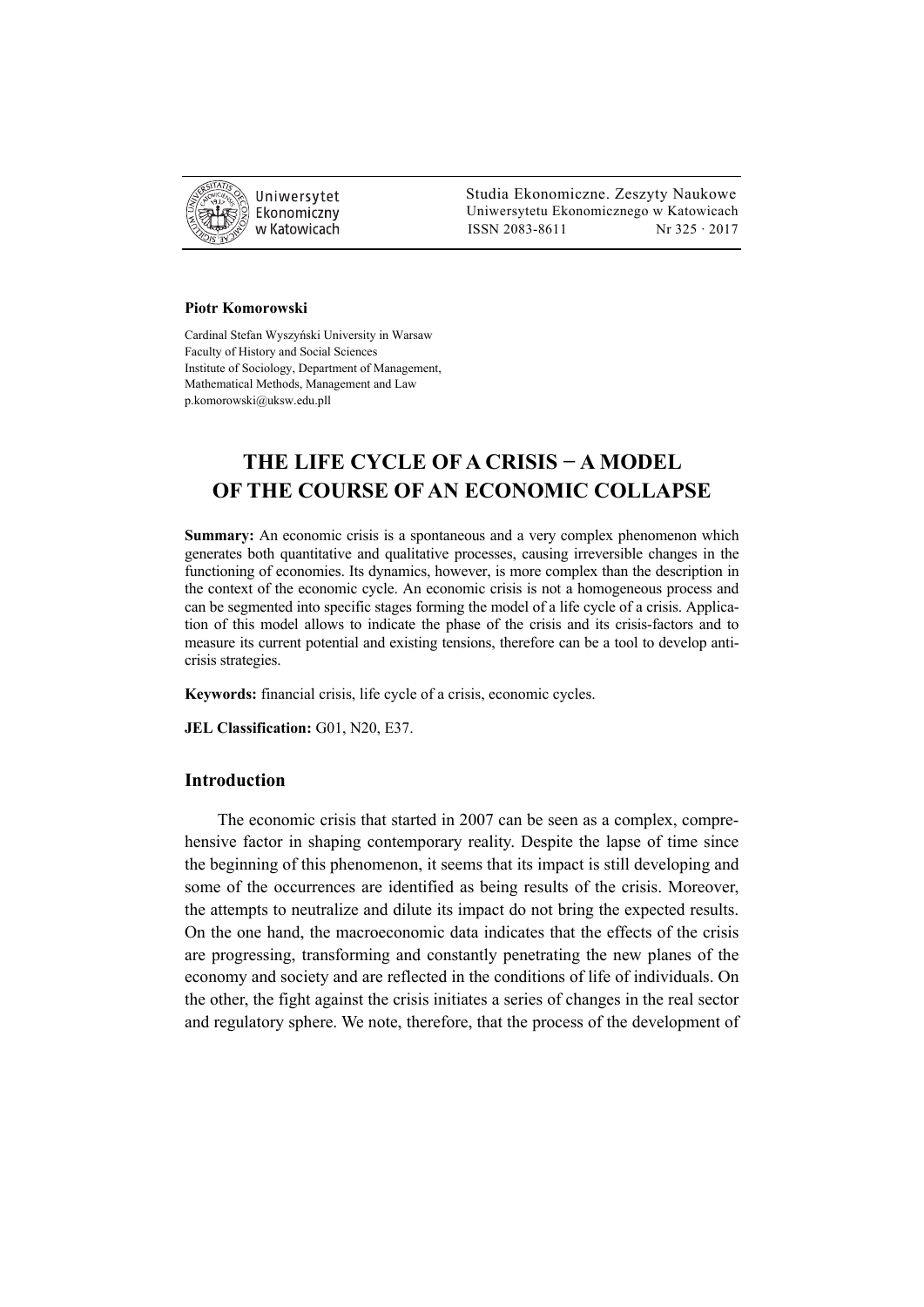the economic crisis from its outbreak to expiry is not homogeneous. It is possible to separate the different stages of its evolution over time which are characterized by specific shapes of initiated changes. In conditions of open economies, where the cyclical processes penetrate in the global scale, the identification of the phase of the crisis, which at the time affects an economy may provide the base to facilitate an effective strategy against the crisis-phenomena.

The aim of the article is to define the particular stages of the development of an economic crisis phenomenon within the model of the crisis lifecycle. The proposed thesis is: The crisis is a complex phenomenon, but its course, due to the distinct dimension of such categories like dynamics of the phenomena, their influence and force, their transmission channels and the range of effects in the territorial sense, allow to distinguish the separate, characteristic stages of its development.

The paper is a result of the previous studies. The research was performed in the field of the economic theory in the area of business cycles and economic crisis. Furthermore, it was supplemented with a thorough analysis of the course of the recent world crisis 2007 − in respect to the fluctuation of economic indices and confronted with the study of the effectiveness of regulations.

### **1. Crisis as a transition mechanism from the old to the new economic reality**

The economic crisis, understood as periodic economic slowdown is a phenomenon characteristic for the worlds development. Moreover, one should argue with the correctness of the thesis that the more developed the economy is, the higher risk of a crisis. For further discussion, it is crucial to define the meaning of the word crisis. The genesis of the term comes from the Greek word *krisis*  [Morawski, 2003, p. 9] and means "the turning point, the deciding moment, the period of a breakthrough, the collapse of the previous line of development" [*Nowa encyklopedia powszechna*, 1995, p. 586]. In the context of the origin of the meaning of the word, the Chinese understanding of its equivalent seems interesting. The word crisis there is a combination of two syllables, of which the first means the danger, and the second can be understood as the starting moment, deciding point or the possibility [Nobis, 2010, p. 111].

The genesis of the word crisis has its origins in the days when the states of the economy were dependent on the cycle of nature, e.g. during periods of good harvest, economic processes were activated which resulted with a growth. During times of natural disasters, epidemics, wars, a slowdown, breakdown, or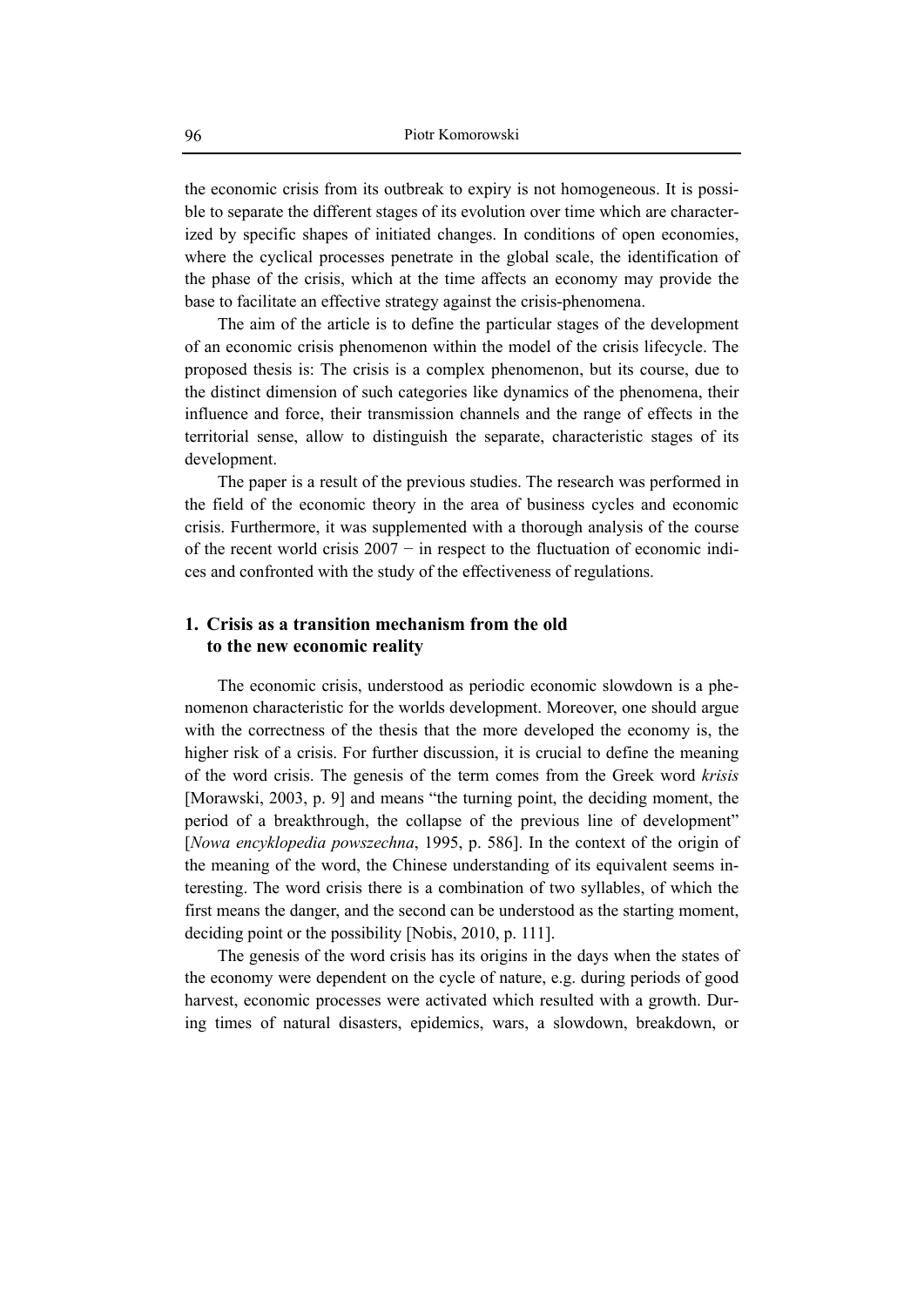a crisis could be observed. Along with the economic development, the exogenous factors were losing their importance in favour of the endogenous processes, which were the economic processes taking place within the economy. Parallel to the progress in the economy, the science of economics was being developed. This discipline aimed to describe the processes broadly understood as economical in a methodical way [Charles, 2009, p. 9 and further].

Along with the expansion of knowledge about the course of the business cycle, the theory of economic crises was also developed and deepened. In economic theory, the crisis is usually recognized as the phase of the business cycle. The crisis processes however thoroughly differ from the other phases described in the models of business cyclicality due to the fact, that it is impossible to bring the complex and heterogeneous processes in the economy to quantitative models based on a limited number of variables.

Attempts to illustrate the qualitative transformations using concepts such as rapid changes, imbalances, economic downturns etc. are often presented as short-term and medium-term time series of macro indicators, e.g. GDP growth, rate of investment, capital flows, credit activity, growth of output and employment. In this context, the phenomenon of crisis and the economic recession should be distinguished, although these terms are often used as synonymous. Meanwhile, the concept of recession expressing the short-term negative effects of quantitative nature is sometimes abused to obfuscate qualitative processes of a crisis, which occur in a longer cycle. From the market perspective, despite the fact that both the recession and the crisis generate economic impact in the form of a decrease in valuation of financial instruments etc., the process of crisis affects the rules of the functioning of the market, changes the behaviour of the investors and changes the structure of the offered products.

Furthermore, in contrast to recession, crisis is a phenomenon that primarily generates qualitative effects, so those which permanently change the rules of functioning of the economy. The concept of recession does not include these changes, therefore fundamentally treats the declines in the markets and indicators in a qualitative context, so as a process which is fully reversible. The crisis, however, results with effects that are dynamic, spontaneous, deep, fundamental and, because of their qualitative nature, irreversible. These effects shape a new reality by overriding the previous mechanisms of functioning of the economy, which means that even if the pricing a financial instrument will return to precrisis value, the new conditions of the functioning of market are amended [de Grauwe, 2009, p. 82 and further].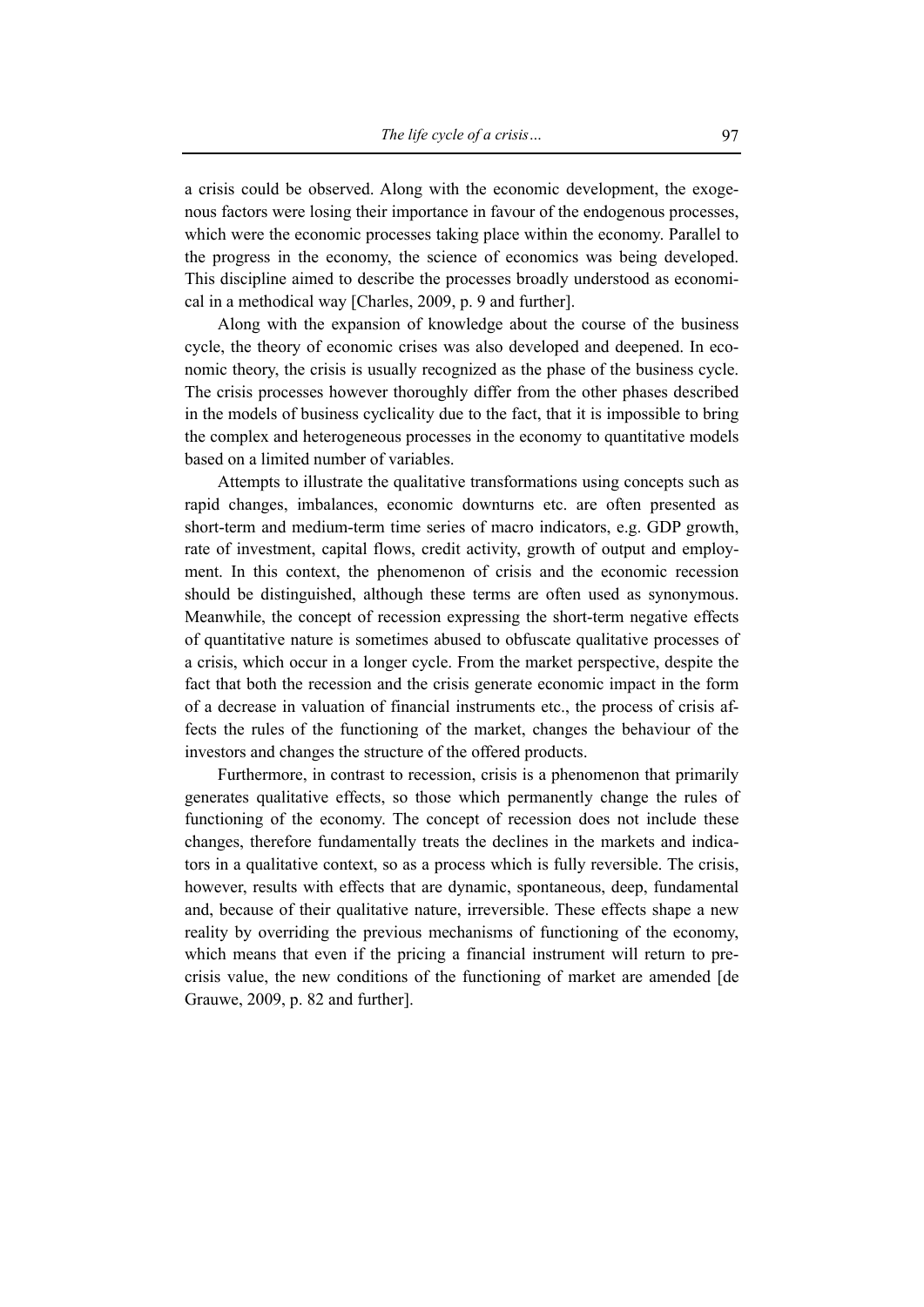#### **Table 1.** An overview of selected views regarding economic crises in the context of the theory of business cycles

| <b>School</b>                                | <b>Causes of the crisis</b>                                                                                                 | Anti-crisis policy                                                                                  |
|----------------------------------------------|-----------------------------------------------------------------------------------------------------------------------------|-----------------------------------------------------------------------------------------------------|
| Mercantilism:<br>T. Mun.<br>D. Hume          | The quantity of money affects changes<br>of real product                                                                    | Supporting foreign trade                                                                            |
| Physiocrats:                                 | Regulation of trade by the state is                                                                                         | Laissez faire, as a policy leading                                                                  |
| F. Quesnay                                   | an obstacle to economic growth                                                                                              | especially to the development of agriculture                                                        |
| Clasics:<br>A. Smith,<br>D. Ricardo          | State intervention                                                                                                          | Free market                                                                                         |
| T. Malthus                                   | Insufficient consumption                                                                                                    | Increasing consumption by persons not<br>producing (teachers, officials, landowners)                |
| J. Mill                                      | Oversupply, due to the limitation of credit<br>as a result of pessimistic expectations<br>of economic circles               | Wait for prices adjust                                                                              |
| K. Marks                                     | Technological cycle, disproportionality<br>crises, long-term decline in the rate<br>of profit                               | Moving away from capitalism to socialism,<br>then communism                                         |
| Marginalists                                 | Decreasing marginal productivity                                                                                            | Lower wages                                                                                         |
| M. Kalecki                                   | Policy of balancing the budget under<br>pressure from "industry leaders" during<br>the boom                                 | Policy of expansion of state spending                                                               |
| A. Marshall                                  | Excessive credit expansion during                                                                                           | Control of credit during the boom,                                                                  |
|                                              | the boom                                                                                                                    | insurance against the risk during the recession                                                     |
| J.M. Keynes                                  | Insufficient aggregate demand (demand<br>shock)                                                                             | Stimulating aggregate demand through<br>expansive monetary and fiscal policy,<br>expenditure growth |
| Post-keynesians                              | Changes in investments                                                                                                      | Adjusting the demand (incomes policy)                                                               |
| Monetarists                                  | Excessive growth in money supply                                                                                            | Passive stabilization policy, development<br>of monetary aggregates                                 |
| Neo-classics                                 | Unexpected, too restrictive monetary<br>policy                                                                              | Stable, credible monetary policy                                                                    |
| School of the<br>political business<br>cycle | Nationwide elections                                                                                                        | The introduction of a floating exchange rate                                                        |
| School of real<br>business cycle             | Supply shocks (mainly technological)<br>through investments; slowdown<br>of productivity growth                             | Lack of stabilization policy                                                                        |
| New Keynesian<br>school                      | Supply and demand shocks (mainly),<br>recessions are intensified by the stiffness<br>of prices and wages, and risk aversion | Stimulating demand through monetary<br>policy, eliminating stiffness                                |
| Austrian school                              | State intervention to improve the situation<br>by (excessive) credit expansion<br>("artificial prosperity")                 | No intervention, leaving an economy itself,<br>counteracting the crisis in the boom period          |

Source: Piech [2002, p. 107-108].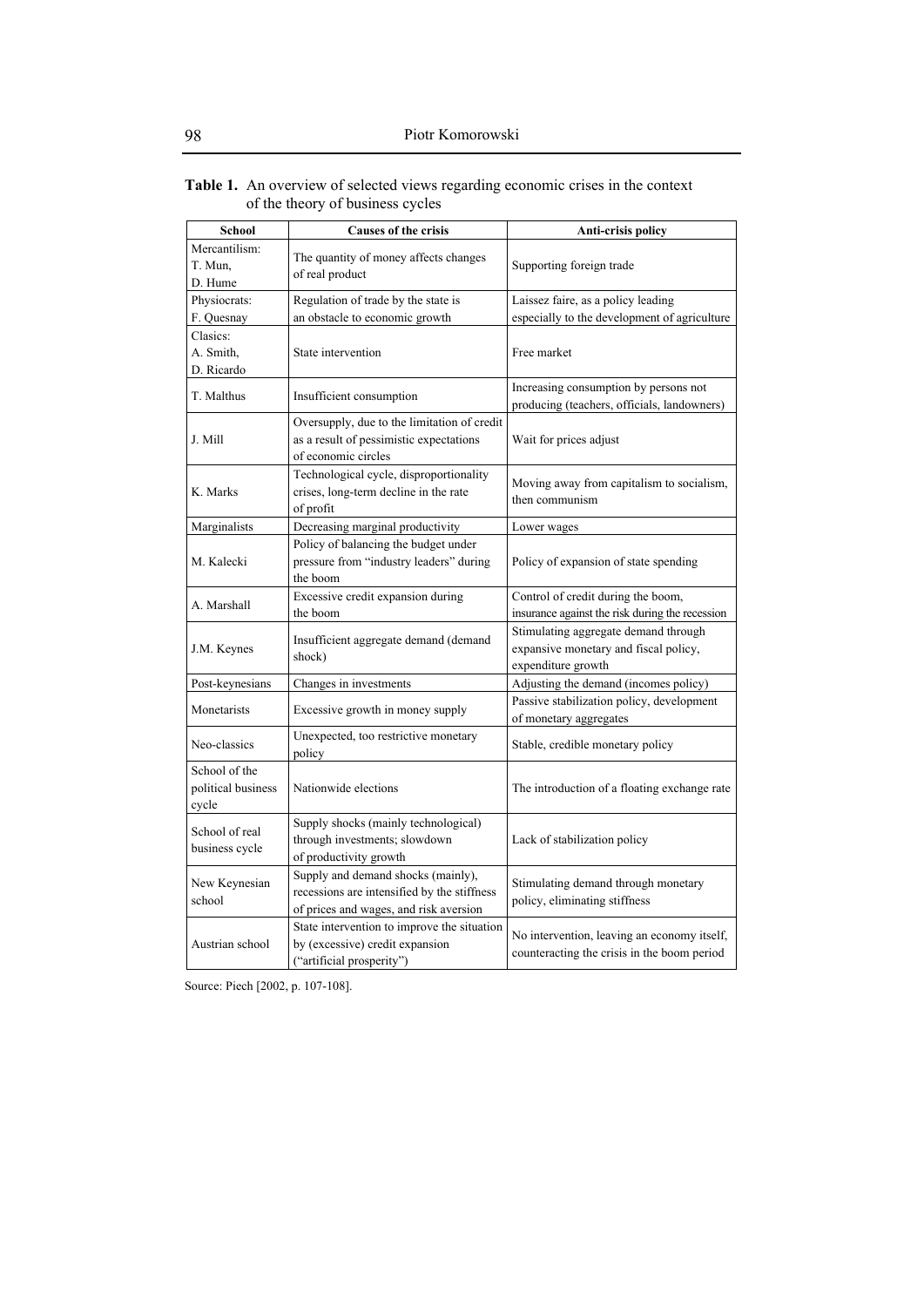Often in the literature, the crisis is described in the context of its causes and its impact on changes. Moreover, the narration negates the shape of the economic reality. This approach very accurately reflects the nature of the crisis as a phenomenon. Crisis can be understood as a result of the accumulation of irregularities and malfunctions that was leading the economy to self-destruction. It is an end of an economic era that couldn't exist any longer, and on the other side it is a beginning of a new era of the economy functioning under new rules. Hence in the postcrisis era often it is believed that there is no return to the old order and it is common to think that there is a need to build a new reality by determining adequate regulatory and institutional solutions that will shape a new equilibrium. On the other hand every era has its end, so by simplifying one can say that it is the today's regulations that lead to the next crisis. This logic, when reversed, would indicate that the crisis is usually generated by faulty regulations that were set in the past, that were inadequate to the real conditions in the economy and that were allowing for the imbalances to cumulate, ending with a crisis [Palley, 2012].

The concept of a crisis has been presented by Hyman Minsky [1982, p. 13-39], and it comprises of 5 stages:

- 1. Displacement − macroeconomic disturbances, that are triggered by some phenomenon with a huge impact i.e. an end of a war, extremely low / high harvest, the expansion of some invention (car, train etc.), change in monetary policy.
- 2. Boom − this phase is caused indirectly by the trigger factor which changes the rules in the functioning in a sector of economy, as a result investors focus on the segment that gives the greatest opportunities of earnings. The investments are further driven by the expansion of credit. The increasing demand leads to increase in interest rates and prices.
- 3. Overtrading − investors overestimate the opportunity of profit.
- 4. Revulsion − period of financial distress, significant decline in asset prices, numerous bankruptcies of often contribute to deepen the decline of prices.
- 5. Tranquility − phase of calming in the markets, with particular signs of return to excitement.

The Minsky's model presents the nature of the changes in valuation of assets, however it does not constitute the context of a crisis as a phenomenon with specific dynamics, the mechanism of the spread geographically, subjectively and objectively.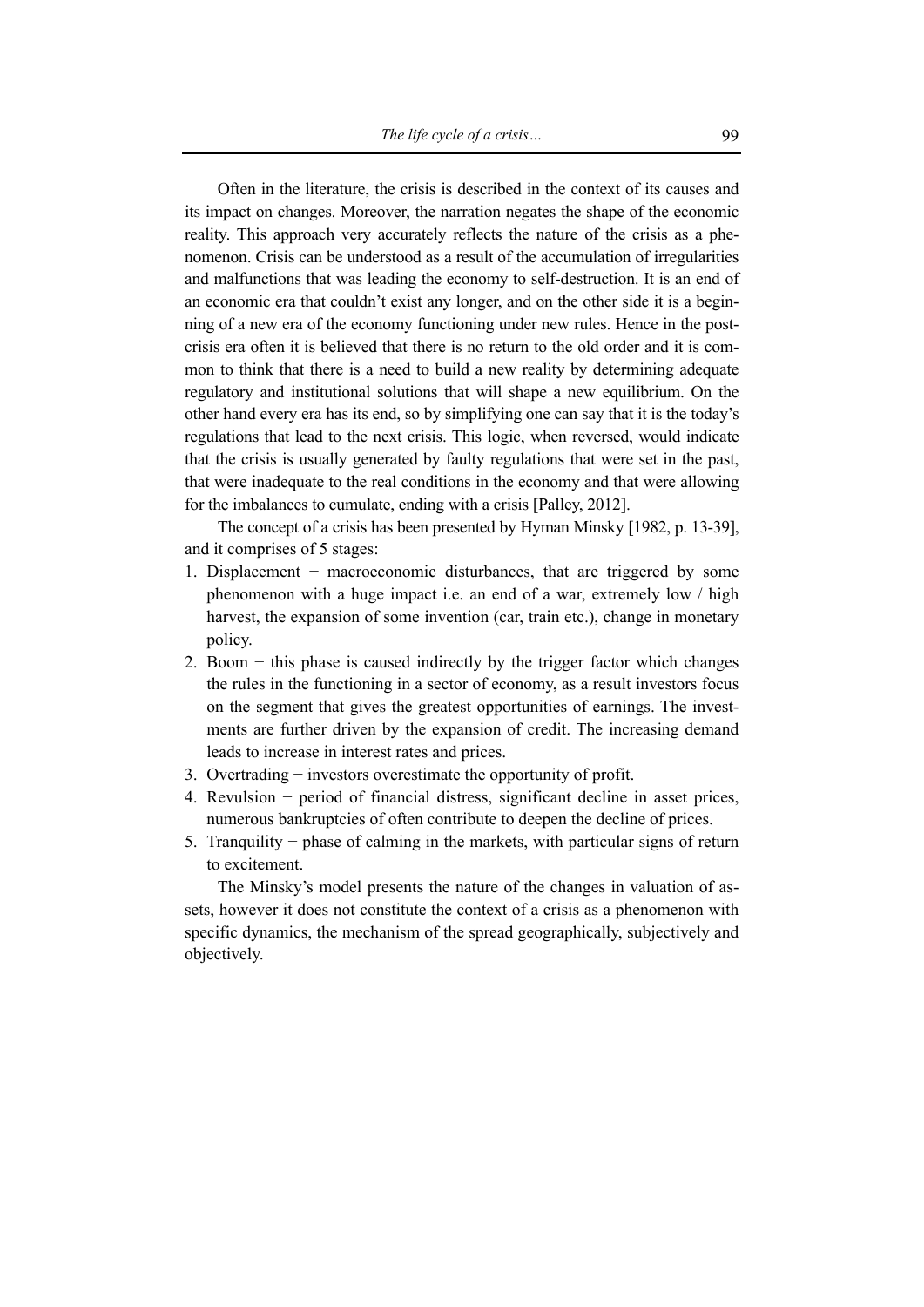### **2. Interdependence of cyclical processes in the system of open economies**

The current shape of the world economy is the result of ongoing globalization. This process gained special importance in recent years strongly influencing the structure of the economy, its individual sectors, the dynamics of growth and cyclical processes. Globalization can be understood as a process of economic bonding of economies by merging their structures and growing interdependence of the phenomena that take place above the perspective of the national economy [Obsfeld and Taylor, 2002]. Globalization leads to the unification of the world market. The course of globalization is to a large extent accelerated by reducing administrative role of the state in controlling all kinds of international flows, such as movement of goods, services, capital and persons [*Consolidated Version of the Treaty on the Functioning of the European Union*].

Figuratively a modern economy in relations with the environment could be imagined as a model of a medieval town surrounded by high walls and a moat. These, in conditions of danger were used as a line of defence, allowing to isolate the inside from external threats. In the period of prosperity, through a system of gates the goods could be physically traded and carried in and out. In modern economies, instead of a moat, walls and gates, the internal security or liberty of trade are set by administrative barriers, which are a system of regulations, that determine the restrictions on the flows of capital, goods, factors of production, knowledge and technology.

Nowadays, the global economy is very often described as unified. At the same time the single economies are treated as globalized or open. This view highlights the reduced potential of administrative control over the flows of goods by a single country. This means that in times of prosperity there are no limitations to the expansive exchange processes, and in difficult times it is impossible to isolate the impact of negative external processes. Under these conditions, economic growth is becoming increasingly vulnerable to the interdependencies between economies [Brodzicki, 2006]. As a result, the phenomenon of boom and crisis mainly have international context [Kindleberger, 1999, p. 2009-2013].

Furthermore, the international market and external determinants in an open economy, by the nature of things are primary to internal factors, by having a higher impact on the internal situation. As a result, the interaction between domestic supply and demand and the impact of regulatory tools is severely disrupted. Conducting operations across national borders creates difficulties in controlling and adequate estimation of the risk of such processes.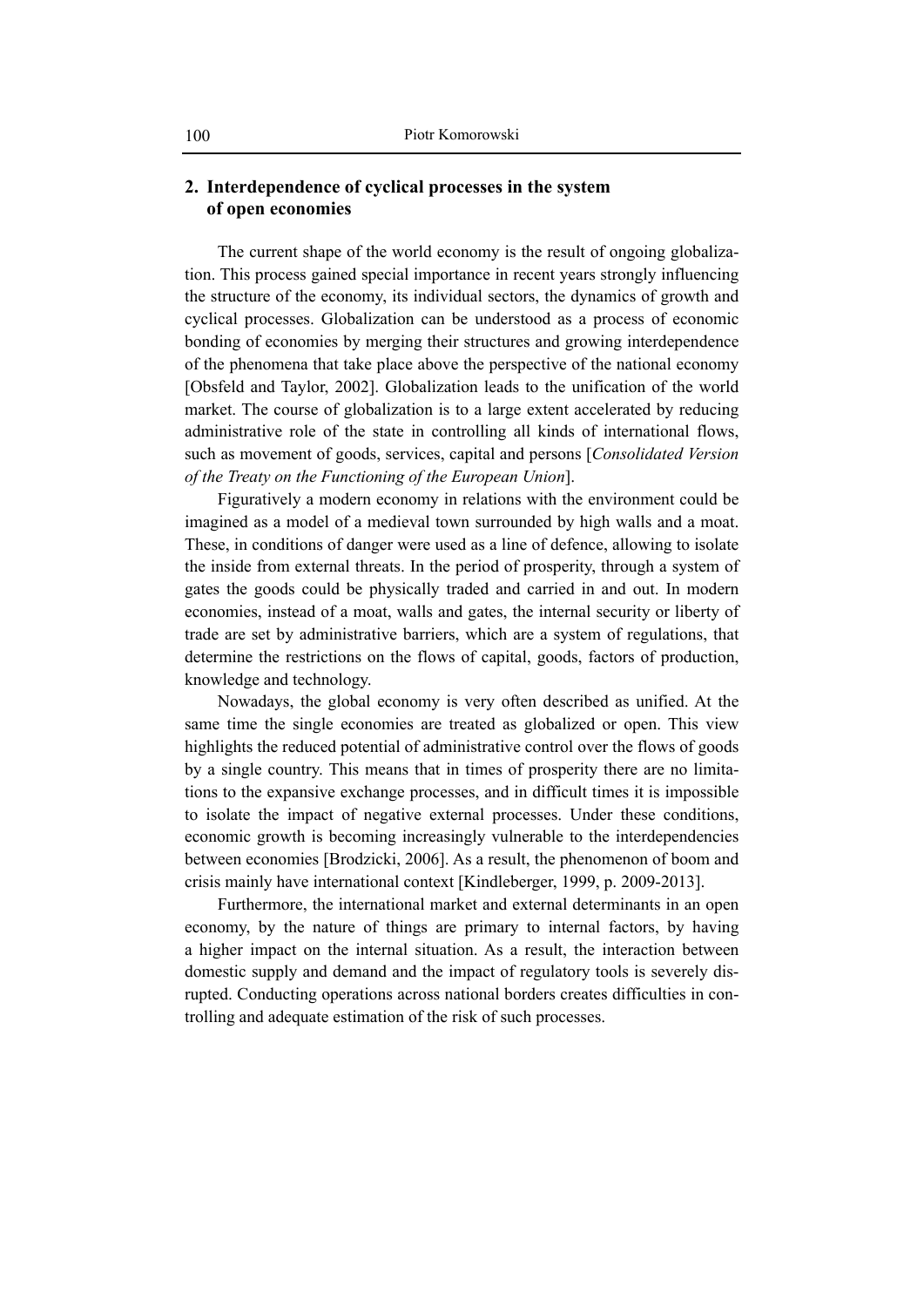## **3. The patterns of the course of the crisis phenomena in the perspective of the concept of the life cycle of crisis**

The global economy is a system of connected vessels, consisting of national economies. Under the conditions of this system, any imbalances are moved throughout the whole arrangement. The impulses that affect the equilibrium create particular risks, that spread all through, and as a phenomena are dynamic and spontaneous, therefore difficult to predict. Each impulse may indeed materialize risks in different spheres of the entire global economy, often not related to the initial source causally, functionally or geographically.

| <b>Stage</b>    | Break in a dam                                                                                | <b>Economic crisis</b>       |
|-----------------|-----------------------------------------------------------------------------------------------|------------------------------|
| 1. Cumulation   | The weakening of the structure<br>or a small leak                                             | Pumping of economic bubble   |
| 2. Outbreak     | Breach in the dam, bursting of water                                                          | Bursting of the bubble       |
| 3. Chaos        | Dynamic outburst of water the holes<br>and flooding of the environment<br>in a chaotic manner | Contagion of crisis          |
| 4. Equalization | Water loses its dynamics while<br>flooding further areas searching<br>for new balance level   | Transmission crisis          |
| 5. Mitigation   | Formation of a new static system<br>of land and water reservoirs                              | The new, post-crisis reality |

**Table 2.** Reference of phenomena associated with disaster of a break the water dam and the development of the economic crisis

Source: Author's concept.

The mechanism of transmission of crisis shocks has more complex dynamics than the traditional course of the business cycle. It can be compared with a break in a dam. Initially, there must be structural weakening of the dam. Once the structure is breached or significantly damaged, minor leaks occur. The pressure bursts the leakages into an explosion of water impounded in the reservoir. This moment is very dynamic and the water is pushed out into the environment forming a dam break wave which often can become a wall of water of over 40 m+ in height moving as fast as 100 km/h with a demolishing power.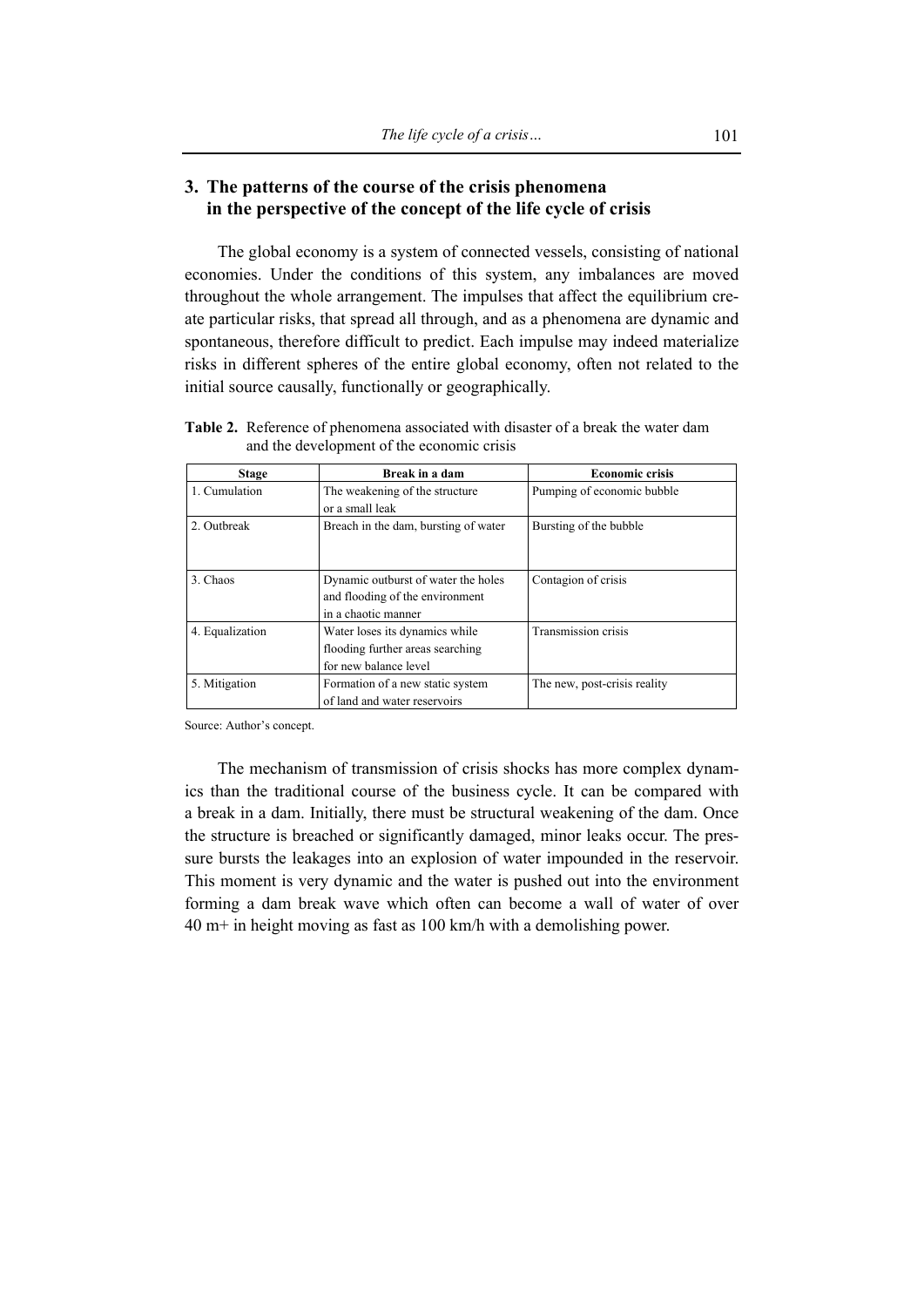

Source: Author's concept.

The wave, while moving away from the source loses its dynamism and searches for a new level of equilibrium. Therefore, the water flows further, but in a less dynamic manner. During this stage areas located relatively far from the original source can be flooded. Successively during the next phase, the water settles and the situation stabilizes. In the flooded areas, the water slowly backs up, often permanently disappears but in some cases persists longer or creates new reservoirs. The course of the described disaster can be split into several characteristic stages, which are described in Table 2. Similarly, the process of economic crisis consists of individual phases that differ from each other in many respects i.e. by its destabilizing potential, dynamics of the course and scope of the effects.

Due to the distinct course of the phenomena during the various stages of the crisis, when building an effective strategy of neutralization, adaptation and prevention it is crucial to determine the current phase of the crisis. This includes creating a set of specific tools for each phase of the crisis tailored to its potential and dynamics [Chase-Dunn and Kwon, 2012, p. 41 and further]. A similar concept is used in marketing to determine the market potential of a product through its life cycle. The introduction of the life cycle of the crisis allows to indicate initiated changes and phases of this phenomenon and enables the measurement of its potential, existing tensions and crisis-factors at different times.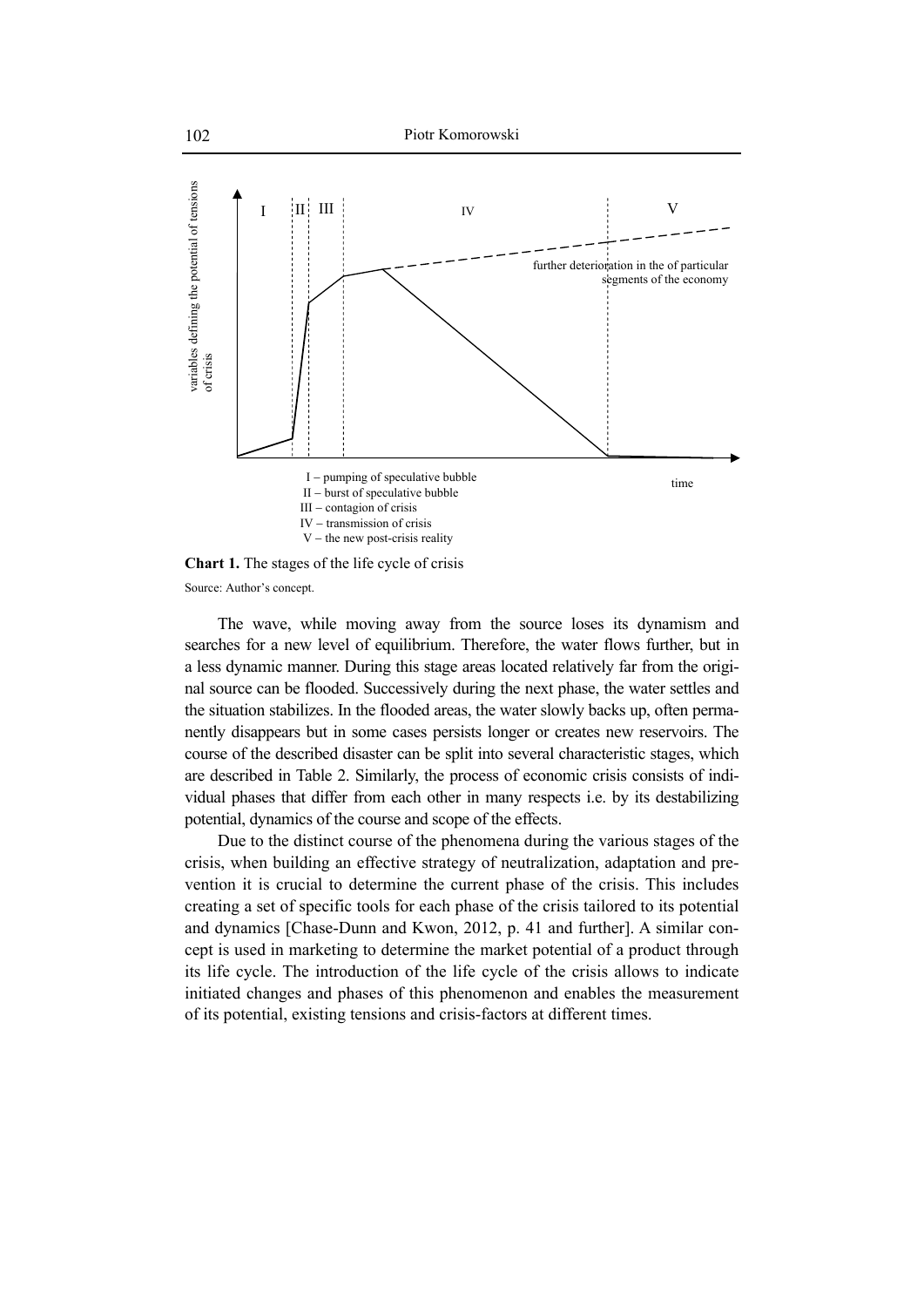Chart 1 illustrates the life cycle of the economic crisis. During the first stage, the crisis factors dynamically accumulate. It is a process of the so-called pumping of a speculative bubble. The second stage is the explosion of the crisis caused by the bursting of this bubble [Komorowski, 2011].

The burst of the bubble can also be split into phases. A notable model was presented by J.P. Rodrigue, that comprises four phases of a bubble. The first is the stealth phase, when only "smart money" is involved, investments are done by skilled people and the general public keeps out of the markets, believing in high level of risk. In the second stage of awareness investors start to notice the momentum, bringing additional money in and pushing prices higher. The third stage is the stage of mania, when general public jumps in and starts investing trusting it's a good moment, with no expectations of a failure. The last phase is a moment of blow-off, when a trigger impulse changes the situation and everyone starts to expect price declines. The general investors sell the assets massively, the prices plummet very rapidly [Rodrigue, 2006].



**Chart 2.** The four main phases of a speculative bubble Source: Rodrigue [2006].

After the burst of a bubble, the effects of the explosion spread throughout an open economy by stimulating the crises factors in an uncontrolled manner. In this phase of the crisis phenomena penetrate the individual national economies with different force. Depending on the internal conditions, different risks are being mate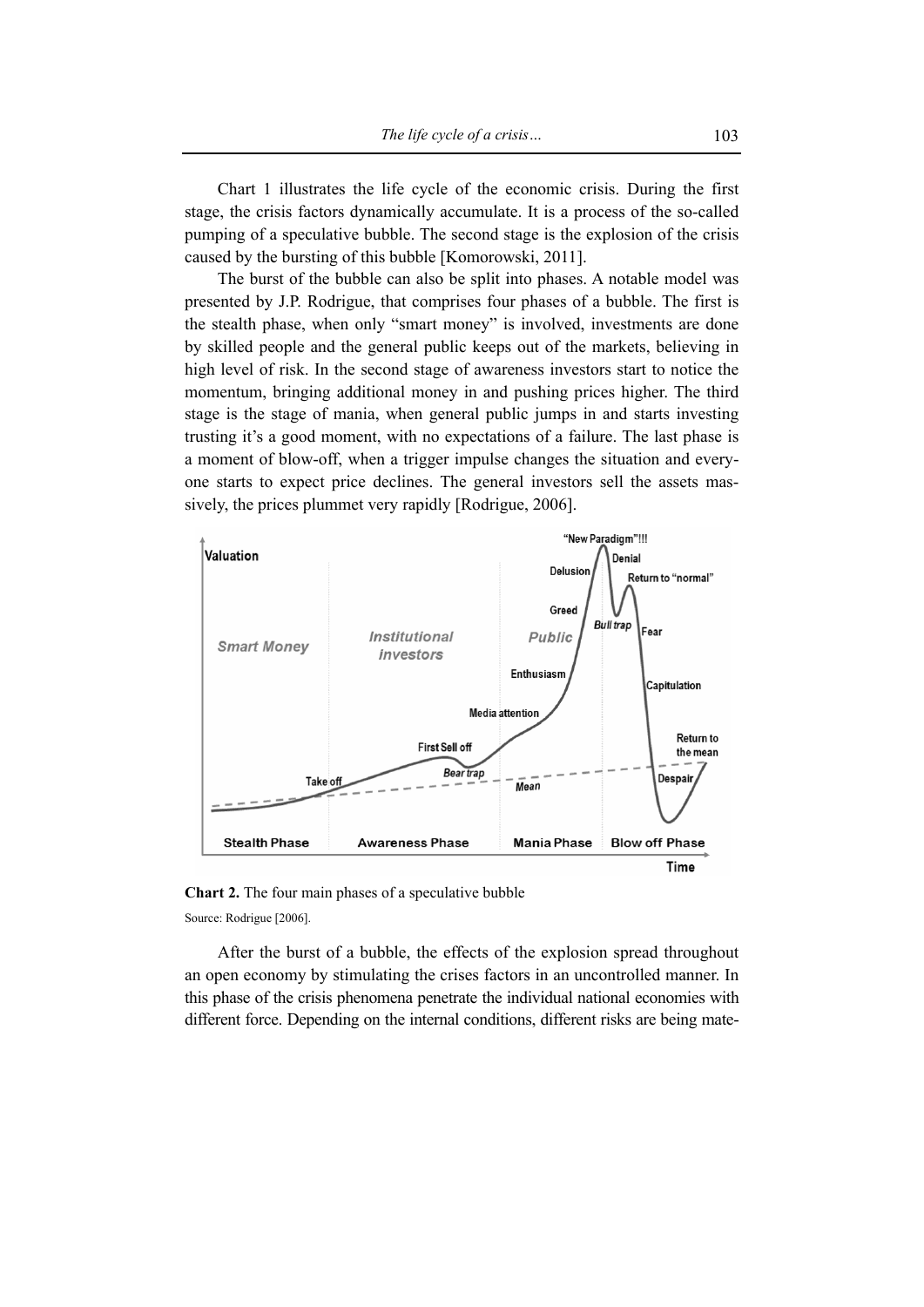rialised causing individual situations. Disaster is always associated with surprise and exceeds the scale of the assessed risk, as the risk evaluation is always a matter of prediction and forecasting. The next phase is the phase of discharge of tensions with enormous power of destruction and is relatively brief timewise.

The transfer mechanism of the crisis shocks often seems to be referred as the transmission mechanism, as well as the contagion effect. Both terms are often used interchangeably to describe the undesirable consequences in the economy. It is however noteworthy that the two concepts accentuate the various relations that can be differentiated by three main criteria [Nosek and Pietrzak, 2009, p. 84-85]:

- relations and links, that allow the transfer of crisis phenomena i.e. channels of transmission or contagion,
- dynamics of the transfer of crisis,
- the size of the phenomenon understood as territorial range.

Contagion mechanism is considered in the context of the spread of crises [Ozkan and Unsal, 2012]. This phenomenon is not dependent on the state of the real economies. It takes place relatively soon after the incident that initiates the crisis (i.e. a burst of a speculative bubble). The transfer of the crisis factors between the national economies occurs dynamically spreading mainly through the financial markets [Desai, 2014]. Within the markets the effect of contagion is stimulated by the modern communications technology that allows immediate flow of information. Infection occurs through the launch of a domino effect. The outbreak of the crisis materializes various risks in many areas of the economy that initiate further, destructive changes in the interrelated and dependent spheres [Kolb, 2011]. Depending on the internal conditions, the course may be more or less severe to the individual economies, but especially to their financial sectors. The degree of destruction and the scale of adverse effects in the phase of contagion are subject to a sort of resistance of the financial system associated with the ability to absorb such shocks supported by safety network institutions [Komorowski, 2015]. This resistance, understood as stability of the system in the situation of a crisis means that the condition of the system, regulations and operation of the safety network would prevent the domino effect from happening, so that materialisation of risk associated with individual entities would not result in the materialisation of the systemic risk.

Transmission of the crisis is the fourth stage of the evolution of the crisis. This process takes place after a certain time interval from the moment of the beginning of crisis, when the transfer of the crisis factors already lost its initial momentum. The transmission takes place through two channels: long-term capital flows and trade links [Dungey et al., 2011]. They can, therefore, be referred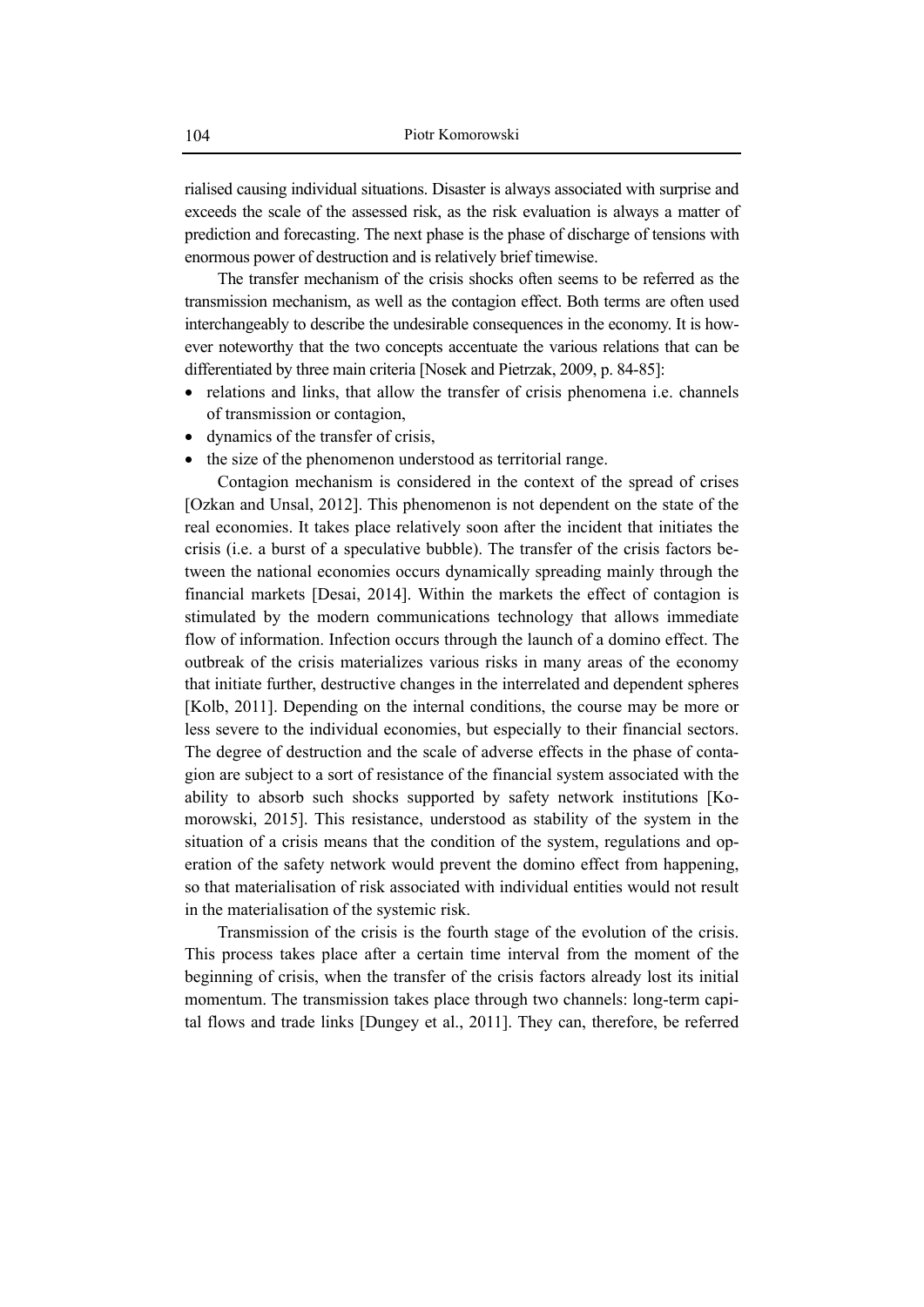as the direct economic relations between national economies. This mechanism is evident in the evolution of the main macroeconomic indicators. The processes of adaptation to the changing environment are expressed by a decrease in trade dynamics, reduced production, a decrease in investment, rising unemployment, etc. In comparison with the mechanism of contagion, transmission takes much longer time. During this phase, the tensions in the entire system of connected vessels become equalized towards finding a new equilibrium [Obsfeld, Cho and Mason, 2012]. As a consequence, even countries that have proven to be resilient to the crisis in the phase of contagion may be vulnerable to the transmission mechanism. Furthermore, some of the segments of economy deteriorate further during this phase, therefore the new equilibrium point for the post era may be different.

The effects of contagion and transmission can lead to different situations and affect national economies very individually. A stable financial system and certain conditions in the real economy can provide the power to defend from a great part of shocks during the stage of crisis contagion. The next stage of transmission however is slower, but virtually inevitable in the conditions of openness of economies [Komorowski, 2014].

The presented model fits into the idea of a 5-stage collapse of a country [Orlov, 2013, p. 14-15]:

- stage 1: financial collapse: faith in "business as usual" is lost,
- stage 2: commercial collapse: faith that "the market shall provide" is lost,
- stage 3: political collapse: faith that "the government will take care of you" is lost,
- stage 4: social collapse: faith that "your people will take care of you" is lost,
- stage 5: cultural collapse: faith in the goodness of humanity is lost.

According to this idea, the collapse of a country is initiated by a collapse of finance. That leads financial institutions become insolvent, the savings are wiped out and access to capital is lost. Second stage is the ccommercial collapse that causes money to devalue and / or become scarce. Furthermore, in during this phase commodities become hoarded, import and retail chains break down.

The first two stages of the concept, which are of economic nature, are similar in characteristics to the mechanisms of crisis contagion and transmission presented in this article. This highlights that the economical side of today's reality is of highest importance in relation to life's comfort and stability. Economical collapse can lead to further problems of political and sociological nature. The last stage is the collapse of culture, as the ultimate failure. That is why the most important thing is not to start the process of a collapse through maintaining the economies and the financial systems resistant to the crisis factors.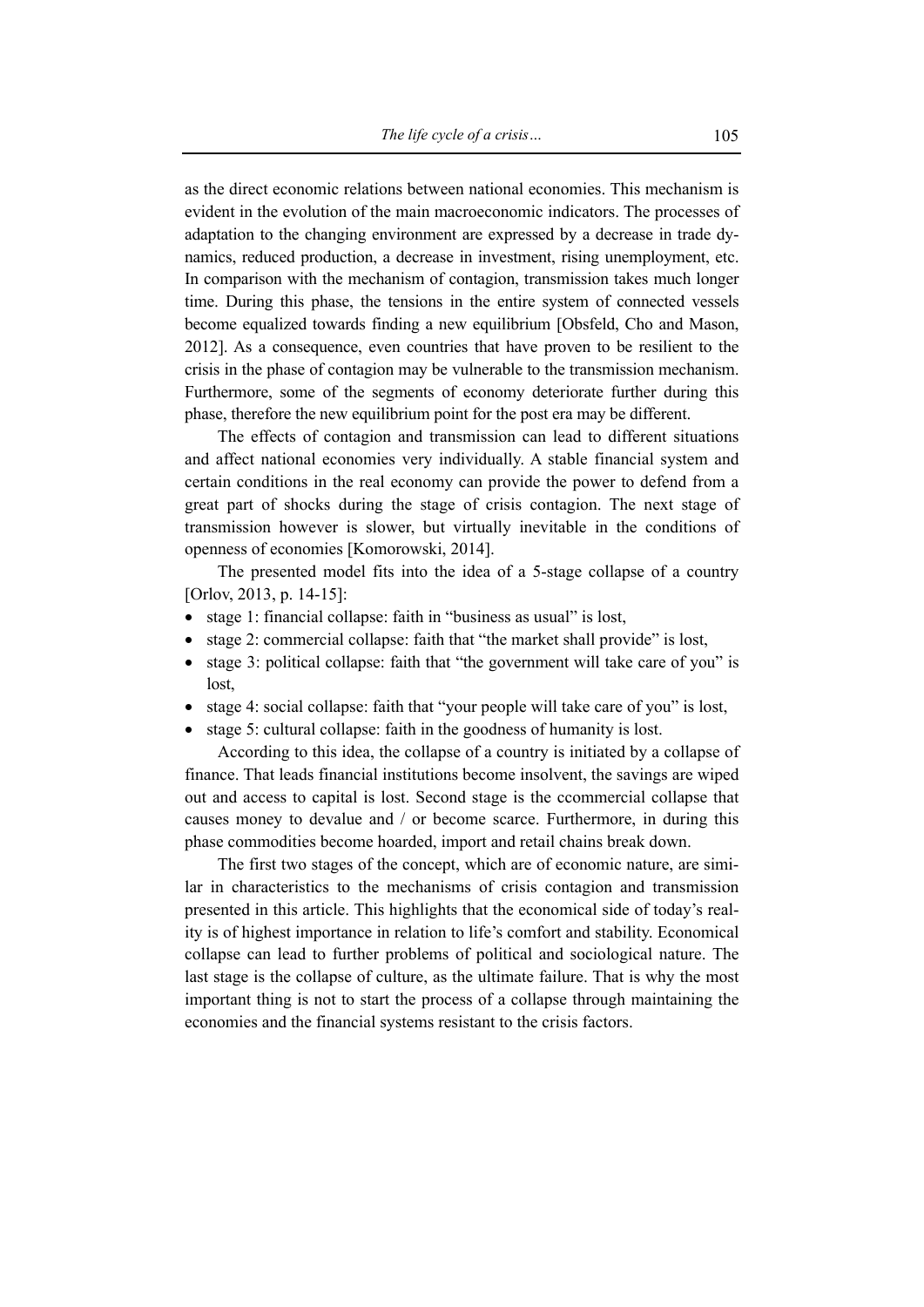### **Conclusion**

In today's global economy the flow of streams of capital, people, labor, goods, materials, etc. are controlled in a very small degree by countries and its direction most often depends on exogenous factors. Such conditions allow the free transfer of economic processes within the globalized economy. These circumstances add additional risks to the internal economy during a period of exogenous crisis, as it is difficult to isolate from undesirable processes, however it is crucial to identify particular phase of the crisis to build a set of effective tools to work against the destructive phenomena.

Based on the results of the research the aim of the article has been achieved. Furthermore, the outcomes of the study did not indicate any substantive grounds for rejecting the thesis, therefore proposed sentence: the crisis is a complex phenomenon, but its course, due to the distinct dimension of such categories like dynamics of the phenomena, their influence and force, their transmission channels and the range of effects in the territorial sense, allow to distinguish the separate, characteristic stages of its development, has been validated.

An economic crisis is a spontaneous and very complex phenomenon generating both quantitative and qualitative processes, causing irreversible changes in the functioning of economies. Its dynamics, however, is more complex than the description of processes in the context of the whole economic cycle, is not uniform and allows to extract specific steps which comprise the life cycle of the crisis. In the conditions of global open economy crisis shocks transfer through the channels of economic connections. Even if an economy will repel the initial shock of crisis, this does not mean that the factors of the crisis will not affect it in its later stages. Continuation of research on the channels of transfer of the crisis in its life cycle will help to develop a more effective strategy to strengthen the economy's resilience to crises.

### **Literature**

- Brodzicki T. (2006), *Otwartość a wzrost gospodarczy − wyniki dotychczasowych badań i wnioski na przyszłość. Analizy i Opracowania KEIE*, UG nr 2, Gdańsk.
- Chase-Dunn Ch., Kwon R. (2012), *Crises and Countermovements in World Evolutionary Perspective* [in:] Ch. Suter, M. Herkenrath, *World Society in the Global Economic Crisis*, LIT Verlag, Münster.
- Charles R. (2009), *Economic Crisis: A Practical Guide to Nixing Anxiety*, Xlibris Corporation.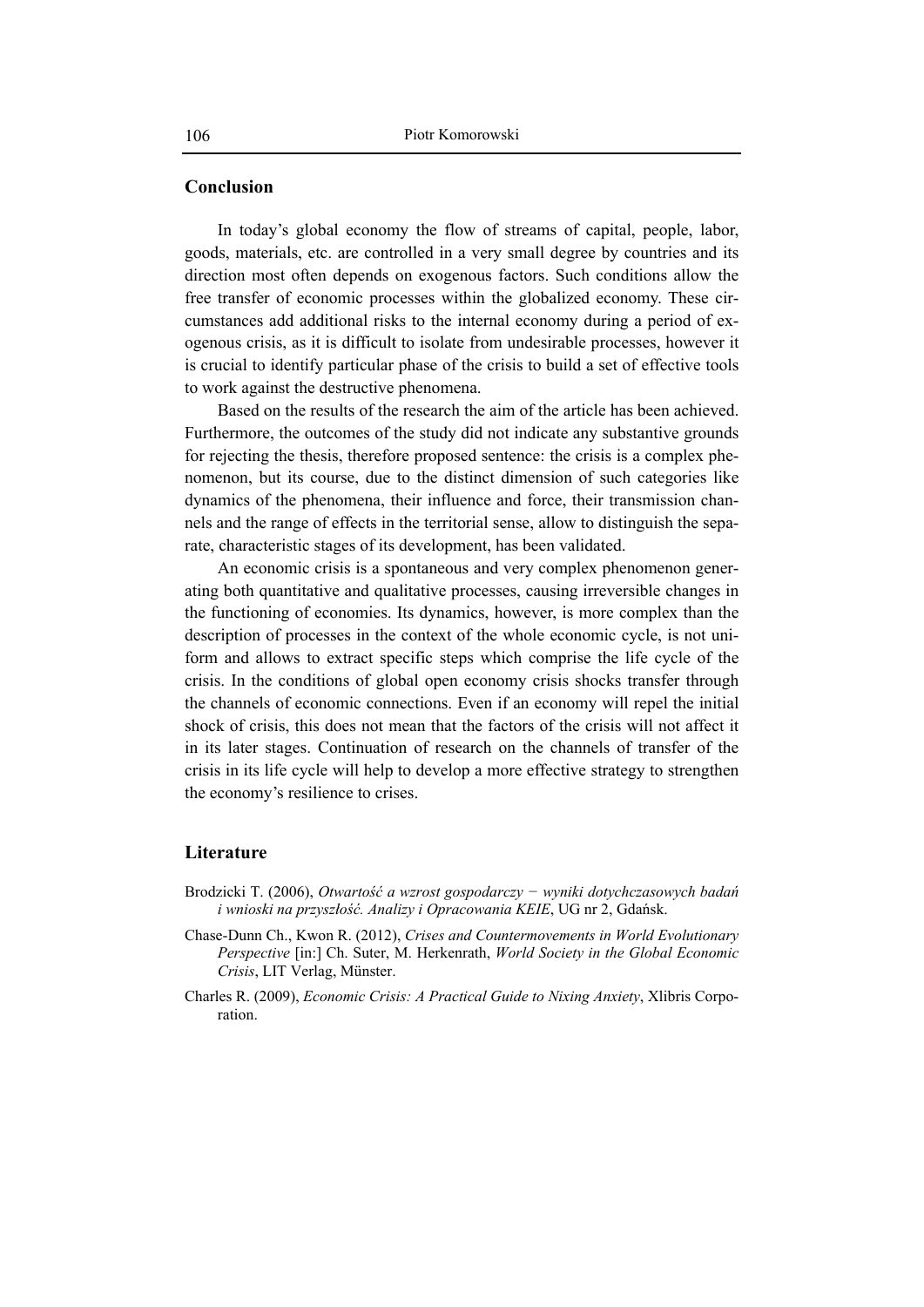- Desai P. (2014), *Financial Crisis, Contagion, and Containment: From Asia to Argentina*, Princeton University Press, Princeton.
- Dungey M., Fry R.A., Gonzalez-Hermosillo B., Martin V.L. (2011) *Transmission of Financial Crises and Contagion: A Latent Factor Approach*, Oxford University Press, Oxford.
- de Grauve P. (2009), *The Crisis as a Paradigm Shift* [in:] A. Hemerijck, B. Knapen, E. van Doorne (ed.), *Aftershocks: Economic Crisis and Institutional Choice*, Amsterdam University Press, Amsterdam.
- Kindleberger Ch.P. (1999), *Szaleństwo, panika, krach. Historia kryzysów finansowych*, WIG-Press, Warszawa.
- Kolb R.W. (ed.) (2011), *Financial Contagion: The Viral Threat to the Wealth of Nations*, John Wiley & Sons.
- Komorowski P. (2011), *Stabilność sektora bankowego a zagrożenie skutkami bańki spekulacyjnej* [in:] R. Bartkowiak, J. Ostaszewski (eds.), *Ekonomia, nauki o zarządzaniu, finanse i nauki prawne wobec światowych przemian kulturowych, społecznych, gospodarczych i politycznych*, SGH, Warszawa.
- Komorowski P. (2014), *Wpływ kryzysu gospodarczego na system finansowy w Polsce a działania regulacyjne instytucji publicznych w latach 2008-2012* [in:] M. Czerwonka (ed.), *Wkład nauk ekonomicznych w rozwój gospodarki opartej na wiedzy*, SGH, Warszawa.
- Komorowski P. (2015), *The Significance of the Safety Network in the Financial System of an Open Economy*, "Journal of Economics and Management", Vol. 7, Iss. 4, University of Technology, Białystok.
- Minsky H. (1982), *The Financial Instability Hypothesis*, Levy Economics Institute, Working Paper No. 74.
- Morawski W. (2009), *Fale globalizacji i globalne rządzenie*, "Master of Business Administration", 5/94, Akademia Leona Koźmińskiego, Warszawa.
- Morawski W. (2003), *Kronika kryzysów gospodarczych*, Wydawnictwo TRIO, Warszawa.
- Nobis A. (2010), *Chiny i globalny kryzys*, "Kultura − Historia Globalizacja", nr 8, Uniwersytet Wrocławski, Wrocław.
- Nosek A., Pietrzak A. (2009), *Efekt domina czyli międzynarodowa transmisja kryzysów − na przykładzie współczesnego kryzysu finansowego* [in:] W. Michalczyk (ed.), *Wybrane problemy gospodarki światowej pierwszej dekady nowego wieku*, Uniwersytet Ekonomiczny, Wrocław.
- *Nowa encyklopedia powszechna PWN* (1995), t. 3, Wydawnictwo Naukowe PWN, Warszawa.
- Obstfeld M., Cho D., Mason A. (2012), *Global Economic Crisis: Impacts, Transmission and Recovery*, Edward Elgar Publishing, Northampton.
- Obstfeld M., Taylor A. (2002), *Globalization and Capital Markets*, National Bureau of Economic Research, Working Paper No. 8846, Cambridge.
- Orlov D. (2013), *The Five Stages of Collapse, Survivors' Toolkit*, New Society Publishers, Gabriola Island.